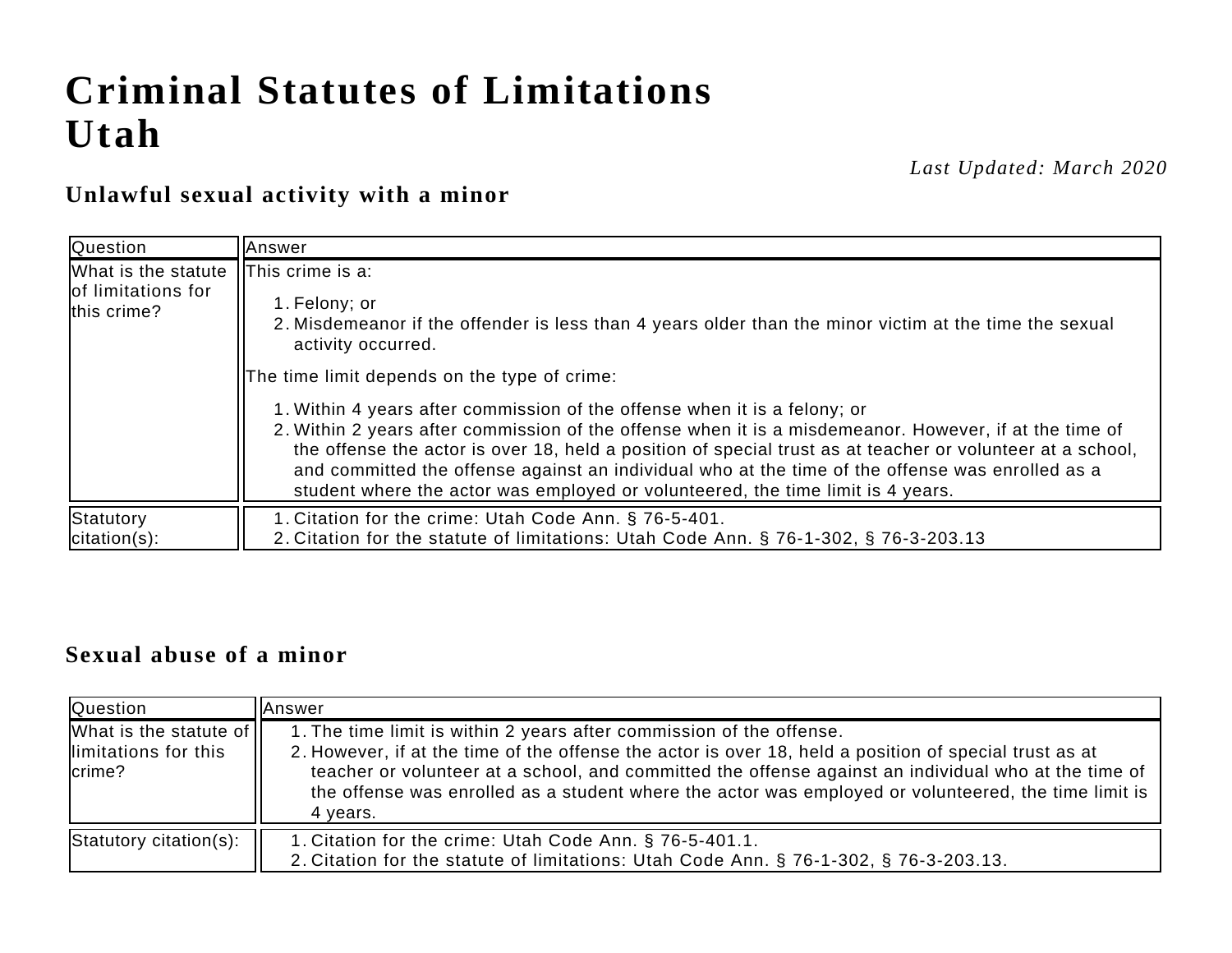# **Unlawful sexual conduct with a 16 or 17 year old**

| Question                                                    | : Answer                                                                                                                                                                                                                                                                                                                                                                                                                                                                                                                                                                                                                                                                                                                                                                                                                                                                                                                                                                                                                                                                                                                                                                                                                            |
|-------------------------------------------------------------|-------------------------------------------------------------------------------------------------------------------------------------------------------------------------------------------------------------------------------------------------------------------------------------------------------------------------------------------------------------------------------------------------------------------------------------------------------------------------------------------------------------------------------------------------------------------------------------------------------------------------------------------------------------------------------------------------------------------------------------------------------------------------------------------------------------------------------------------------------------------------------------------------------------------------------------------------------------------------------------------------------------------------------------------------------------------------------------------------------------------------------------------------------------------------------------------------------------------------------------|
| What is the<br>statute of<br>limitations for<br>this crime? | This crime is a :<br>1. Felony: unless the sexual conduct at issue is that: the offender touches the anus, buttocks, or any part of<br>the genitals of the minor, or touches the breast of a female minor, or otherwise takes indecent liberties with<br>the minor, or causes the minor to take indecent liberties with the offender or another person, with the<br>intent to cause substantial emotional or bodily pain to any person or with the intent to arouse or gratify the<br>sexual desire of any person regardless of the sex of any participant, in which case the offense is a<br>misdemeanor. However, although designated as a misdemeanor, this conduct is classified as a felony if at<br>the time of the offense the actor is over 18, held a position of special trust as at teacher or volunteer at a<br>school, and committed the offense against an individual who at the time of the offense was enrolled as a<br>student where the actor was employed or volunteered, the time limit is 4 years.<br>The time limit depends on the type of crime:<br>1. Within 4 years after commission of the offense when it is a felony; or<br>2. Within 2 years after commission of the offense when it is a misdemeanor. |
| Statutory<br>$citation(s)$ :                                | 1. Citation for the crime: Utah Code Ann. § 76-5-401.2.<br>2. Citation for the statute of limitations: Utah Code Ann. § 76-1-302, § 76-3-203.13.                                                                                                                                                                                                                                                                                                                                                                                                                                                                                                                                                                                                                                                                                                                                                                                                                                                                                                                                                                                                                                                                                    |

# **Unlawful adolescent sexual activity**

| <b>Question</b>                                                                                  | llAnswer                                                                                                                                                 |
|--------------------------------------------------------------------------------------------------|----------------------------------------------------------------------------------------------------------------------------------------------------------|
| What is the statute of limitations for this crime?  The time limit depends on the type of crime: |                                                                                                                                                          |
|                                                                                                  | 1. Within 4 years after commission of the offense when it is a felony; or<br>2. Within 2 years after commission of the offense when it is a misdemeanor. |
| Statutory citation(s):                                                                           | 1. Citation for the crime: Utah Code Ann. § 76-5-401.3.<br>2. Citation for the statute of limitations: Utah Code Ann. § 76-1-302                         |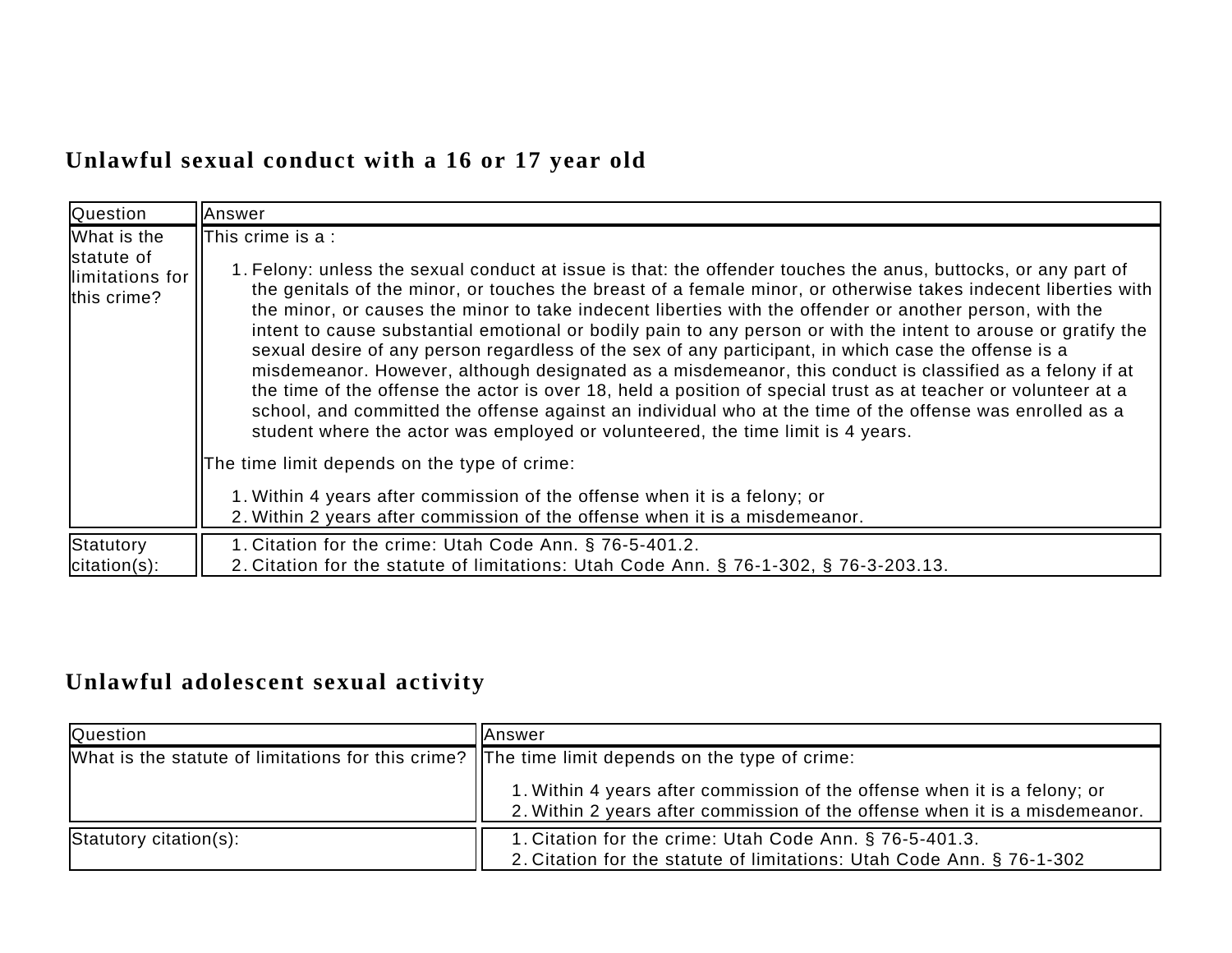# **Rape**

| <b>Question</b>                                    | llAnswer                                                                                                                       |
|----------------------------------------------------|--------------------------------------------------------------------------------------------------------------------------------|
| What is the statute of limitations for this crime? | 1. There is no time limit for this crime.                                                                                      |
| Statutory citation(s):                             | 1. Citation for the crime: Utah Code Ann. § 76-5-402.<br>2. Citation for the statute of limitations: Utah Code Ann. § 76-1-301 |

# **Rape of a child under 14**

| <b>Question</b>                                    | IlAnswer                                                                                                                          |
|----------------------------------------------------|-----------------------------------------------------------------------------------------------------------------------------------|
| What is the statute of limitations for this crime? | 1. There is no time limit for this crime.                                                                                         |
| Statutory citation(s):                             | 1. Citation for the crime: Utah Code Ann. § 76-5-402.1.<br>2. Citation for the statute of limitations: Utah Code Ann. § 76-1-301. |

# **Object rape of a person 14 and older**

| <b>Question</b>                                    | IIAnswer                                                                                                                          |
|----------------------------------------------------|-----------------------------------------------------------------------------------------------------------------------------------|
| What is the statute of limitations for this crime? | 1. There is no time limit for this crime.                                                                                         |
| Statutory citation(s):                             | 1. Citation for the crime: Utah Code Ann. § 76-5-402.2.<br>2. Citation for the statute of limitations: Utah Code Ann. § 76-1-301. |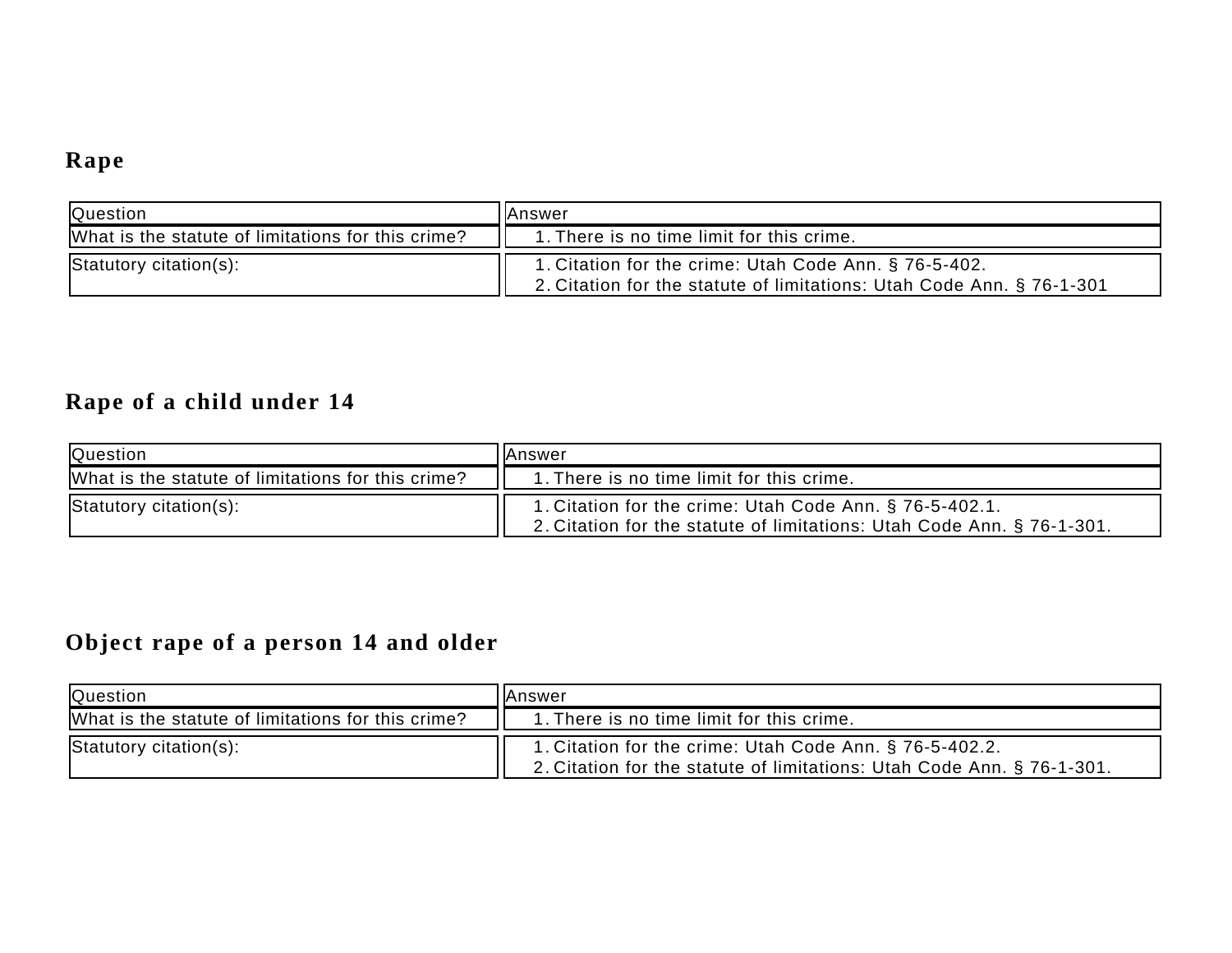# **Object rape of a child**

| <b>Question</b>                                    | IlAnswer                                                                                                                          |
|----------------------------------------------------|-----------------------------------------------------------------------------------------------------------------------------------|
| What is the statute of limitations for this crime? | 1. There is no limit for this crime.                                                                                              |
| Statutory citation(s):                             | 1. Citation for the crime: Utah Code Ann. § 76-5-402.3.<br>2. Citation for the statute of limitations: Utah Code Ann. § 76-1-301. |

# **Forcible sodomy**

| <b>Question</b>                                    | IlAnswer                                                                                                                        |
|----------------------------------------------------|---------------------------------------------------------------------------------------------------------------------------------|
| What is the statute of limitations for this crime? | 1. There is no time limit for forcible sodomy.                                                                                  |
| Statutory citation(s):                             | 1. Citation for the crime: Utah Code Ann. § 76-5-403.<br>2. Citation for the statute of limitations: Utah Code Ann. § 76-1-301. |

# **Sodomy on a child**

| <b>Question</b>                                    | IlAnswer                                                                                                                          |
|----------------------------------------------------|-----------------------------------------------------------------------------------------------------------------------------------|
| What is the statute of limitations for this crime? | 1. There is no time limit for this crime.                                                                                         |
| Statutory citation(s):                             | 1. Citation for the crime: Utah Code Ann. § 76-5-403.1.<br>2. Citation for the statute of limitations: Utah Code Ann. § 76-1-301. |

#### **Forcible sexual abuse**

| lQues | nswer |
|-------|-------|
| 'SHOL | IA.   |
|       |       |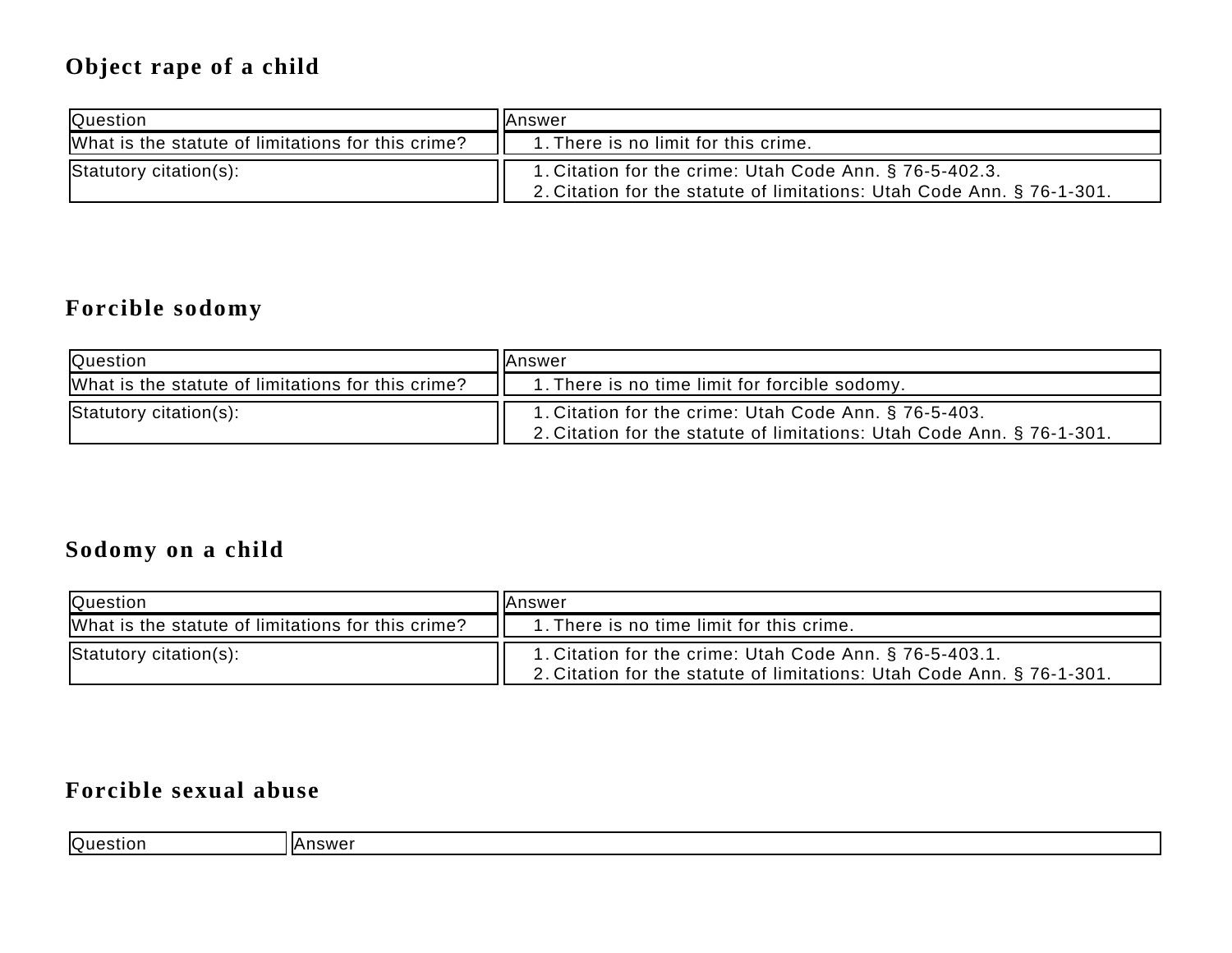| What is the statute of<br>limitations for this crime? | 1. The time limit is within 8 years after the commission of the offense, provided that the offense<br>was reported to a law enforcement agency within 4 years after the commission of the offense,<br>otherwise the time limit is 4years. |
|-------------------------------------------------------|-------------------------------------------------------------------------------------------------------------------------------------------------------------------------------------------------------------------------------------------|
| Statutory citation(s):                                | 1. Citation for the crime: Utah Code Ann. § 76-5-404.<br>2. Citation for the statute of limitations: Utah Code Ann. § 76-1-302.                                                                                                           |

#### **Sexual abuse of a child; aggravated sexual abuse of a child**

| <b>Question</b>                                    | <b>IAnswer</b>                                                                                                                    |
|----------------------------------------------------|-----------------------------------------------------------------------------------------------------------------------------------|
| What is the statute of limitations for this crime? | 1. There is no time limit for this crime.                                                                                         |
| Statutory citation(s):                             | 1. Citation for the crime: Utah Code Ann. § 76-5-404.1.<br>2. Citation for the statute of limitations: Utah Code Ann. § 76-1-301. |

#### **Aggravated sexual assault**

| <b>Question</b>                                    | IlAnswer                                                                                                                        |
|----------------------------------------------------|---------------------------------------------------------------------------------------------------------------------------------|
| What is the statute of limitations for this crime? | 1. There is no time limit for this crime.                                                                                       |
| Statutory citation(s):                             | 1. Citation for the crime: Utah Code Ann. § 76-5-405.<br>2. Citation for the statute of limitations: Utah Code Ann. § 76-1-301. |

#### **Custodial sexual relations; custodial sexual misconduct**

| <b>Question</b> | IlAnswer |
|-----------------|----------|
|                 |          |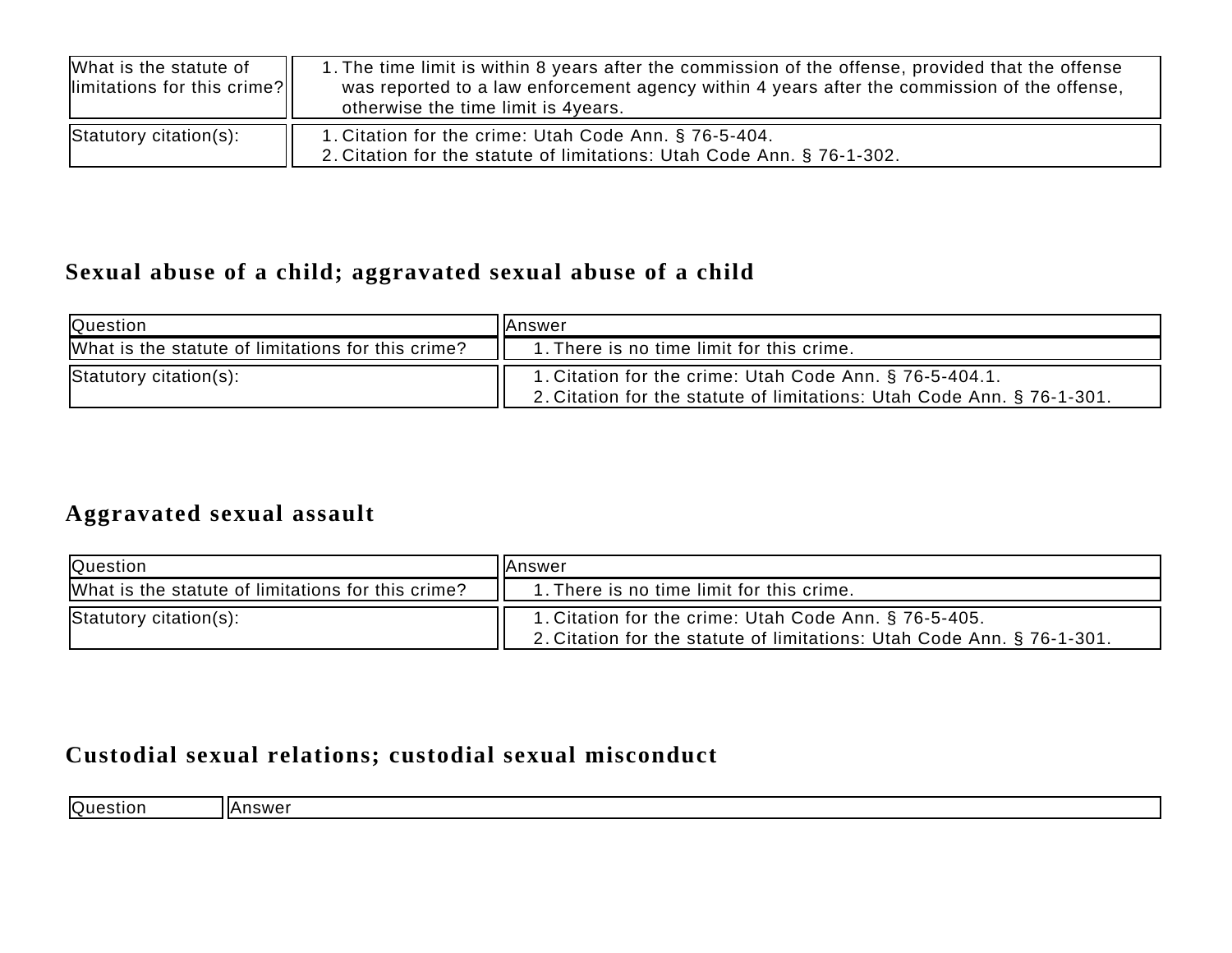| What is the<br>statute of<br>llimitations for<br>this crime? | 1. The time limit is within 4 years after the commission of the offense.<br>2. However, if the actor knows or should have known that the victim is in custody, and the conduct does<br>not otherwise constitute a felony, but involves touching of the buttocks, anus, any part of the genitals,<br>the breasts of a female, taking indecent liberties or causing a person in custody to take indecent liberties<br>with the actor or another person, then the time limit is within 2 years after the commission of the<br>offense, unless the victim is under 18, in which case the time limit is still 4 years. |
|--------------------------------------------------------------|-------------------------------------------------------------------------------------------------------------------------------------------------------------------------------------------------------------------------------------------------------------------------------------------------------------------------------------------------------------------------------------------------------------------------------------------------------------------------------------------------------------------------------------------------------------------------------------------------------------------|
| Statutory                                                    | 1. Citation for the crime: Utah Code Ann. § 76-5-412.                                                                                                                                                                                                                                                                                                                                                                                                                                                                                                                                                             |
| $ citation(s) $ :                                            | 2. Citation for the statute of limitations: Utah Code Ann. § 76-1-302.                                                                                                                                                                                                                                                                                                                                                                                                                                                                                                                                            |

# **Custodial sexual relations or misconduct with youth receiving state services**

| <b>Question</b>                                              | <b>Answer</b>                                                                                                                                                                                                                                                                                                                                                                                                                                                                                                                                                                                                                        |
|--------------------------------------------------------------|--------------------------------------------------------------------------------------------------------------------------------------------------------------------------------------------------------------------------------------------------------------------------------------------------------------------------------------------------------------------------------------------------------------------------------------------------------------------------------------------------------------------------------------------------------------------------------------------------------------------------------------|
| What is the<br>statute of<br>llimitations for<br>this crime? | 1. The time limit is within 4 years after the commission of the offense. However, if the actor knows or<br>should have known that the victim is a youth receiving state services, and the conduct does not otherwise<br>constitute a felony, but involves touching of the buttocks, anus, any part of the genitals, the breasts of a<br>female, taking indecent liberties or causing a person in custody to take indecent liberties with the actor or<br>another person, then the time limit is within 2 years after the commission of the offense, unless the<br>victim is under 18, in which case the time limit is still 4 years. |
| Statutory<br>$citation(s)$ :                                 | 1. Citation for the crime: Utah Code Ann. § 76-5-413.<br>2. Citation for the statute of limitations: Utah Code Ann. § 76-1-302.                                                                                                                                                                                                                                                                                                                                                                                                                                                                                                      |

# **Sexual exploitation of a minor**

| <b>Question</b>                                    | IIAnswer                                                                                                                         |
|----------------------------------------------------|----------------------------------------------------------------------------------------------------------------------------------|
| What is the statute of limitations for this crime? | 1. The time limit is within 4 years after the commission of the offense.                                                         |
| Statutory citation(s):                             | 1. Citation for the crime: Utah Code Ann. § 76-5b-201.<br>2. Citation for the statute of limitations: Utah Code Ann. § 76-1-302. |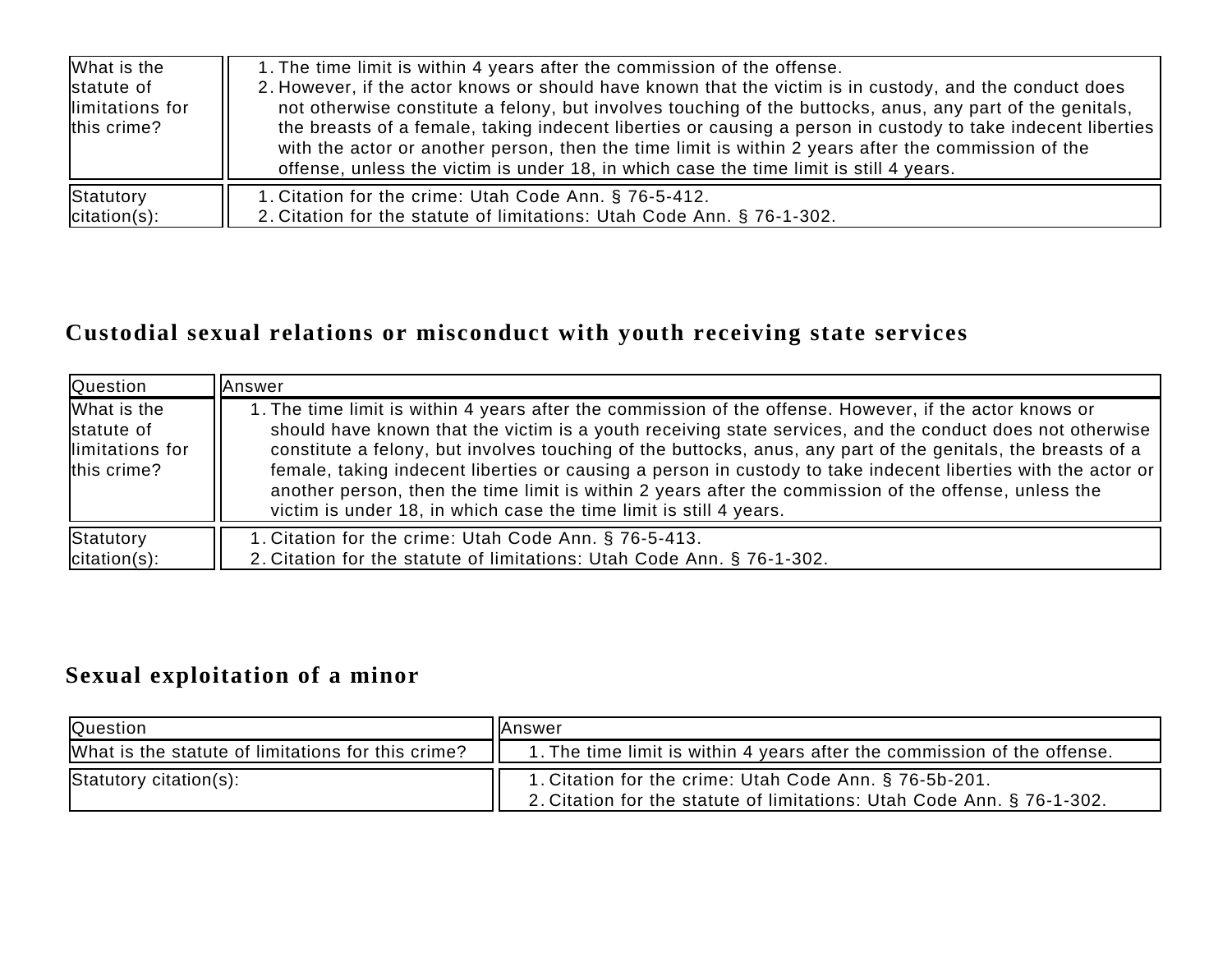# **Sexual exploitation of a vulnerable adult**

| <b>Question</b>                                               | Answer                                                                                                                                                                                                                                                                                                                                                                                                                                                                                                                                                                                             |  |
|---------------------------------------------------------------|----------------------------------------------------------------------------------------------------------------------------------------------------------------------------------------------------------------------------------------------------------------------------------------------------------------------------------------------------------------------------------------------------------------------------------------------------------------------------------------------------------------------------------------------------------------------------------------------------|--|
| What is the<br>Istatute of<br>llimitations for<br>this crime? | Note: "Vulnerable adult" means an elder adult, or an adult 18 years of age or older who has a mental or<br>  physical impairment which substantially affects that person's ability to: (i) provide personal protection; (ii)<br>provide necessities such as food, shelter, clothing, or medical or other health care; (iii) obtain services<br>necessary for health, safety, or welfare; (iv) carry out the activities of daily living; (v) manage the adult's own<br>resources; or (vi) comprehend the nature and consequences of remaining in a situation of abuse, neglect, or<br>exploitation. |  |
|                                                               | 1. The time limit is within 4 years after the commission of the offense.                                                                                                                                                                                                                                                                                                                                                                                                                                                                                                                           |  |
| What is the<br>Istatute of<br>llimitations for<br>this crime? | 1. Citation for the crime: Utah Code Ann. § 76-5b-202, § 76-5-111.<br>2. Citation for the statute of limitations: Utah Code Ann. § 76-1-302.                                                                                                                                                                                                                                                                                                                                                                                                                                                       |  |

#### **Incest**

| <b>Question</b>                                       | lAnswer                                                                                                                                                                                                                           |
|-------------------------------------------------------|-----------------------------------------------------------------------------------------------------------------------------------------------------------------------------------------------------------------------------------|
| What is the statute of<br>limitations for this crime? | 1. The time limit is within 8 years after the offense is committed, provided that the offense was<br>reported to a law enforcement agency within 4 years after commission of the offense, otherwise<br>the time limit is 4 years. |
| Statutory citation(s):                                | 1. Citation for the crime: Utah Code Ann. § 76-7-102.<br>2. Citation for the statute of limitations: Utah Code Ann. § 76-1-302.                                                                                                   |

#### **Are there any exceptions to the statute of limitations laws?**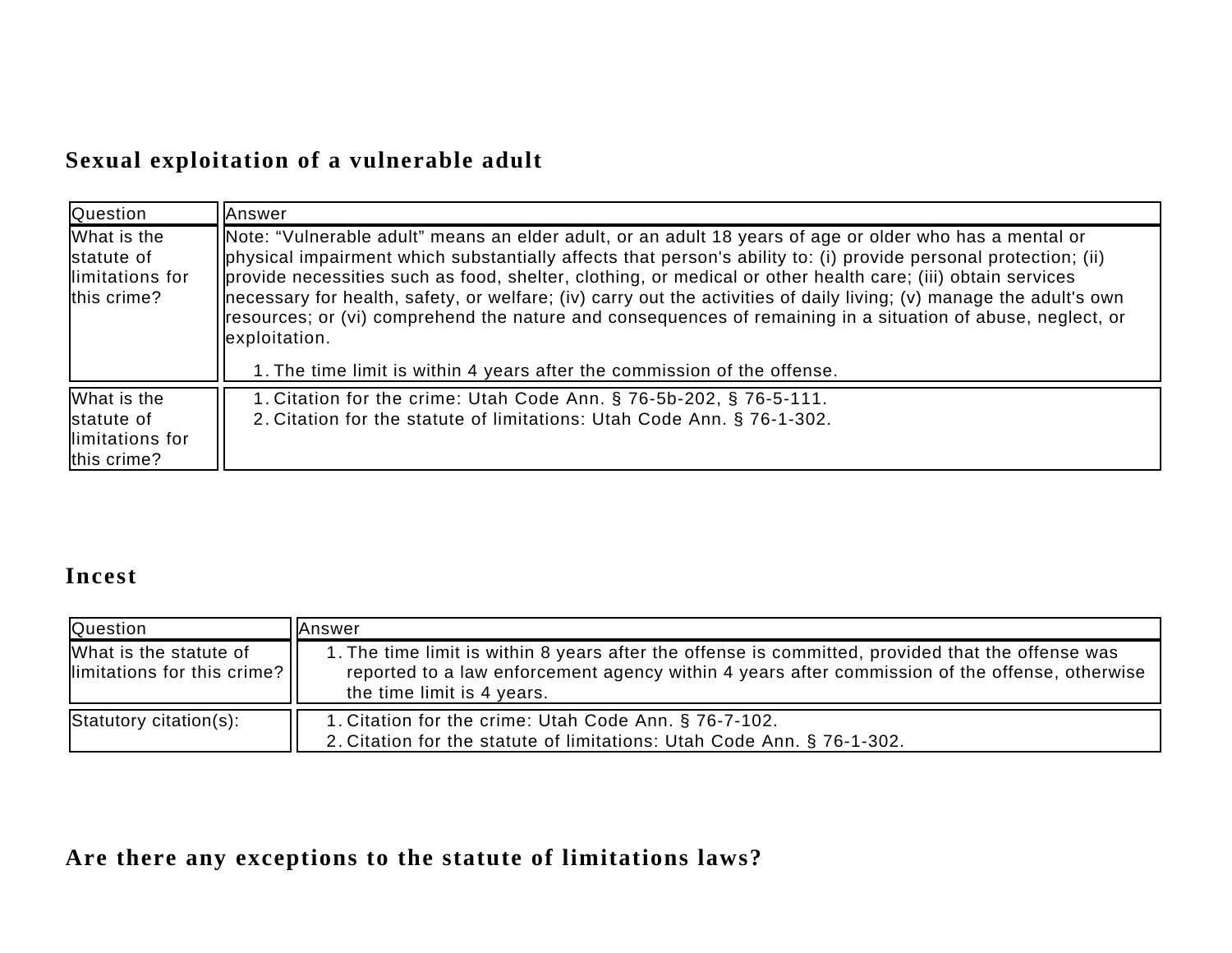| Question<br>Answer                                                                                                                                                                                                                                                                                                                                                                                                                                                                                                                                                                                                                                                                                                                                                                                                                                                                                                                                                                                                                                                                                                                                                                                                                 |  |
|------------------------------------------------------------------------------------------------------------------------------------------------------------------------------------------------------------------------------------------------------------------------------------------------------------------------------------------------------------------------------------------------------------------------------------------------------------------------------------------------------------------------------------------------------------------------------------------------------------------------------------------------------------------------------------------------------------------------------------------------------------------------------------------------------------------------------------------------------------------------------------------------------------------------------------------------------------------------------------------------------------------------------------------------------------------------------------------------------------------------------------------------------------------------------------------------------------------------------------|--|
| Exceptions<br>• Utah Code Ann. § 76-1-302 - Time limitations for prosecution of offenses:<br>• For the following offenses, prosecution may be commenced at any time if the identity of the person who<br>committed the offense is unknown but DNA evidence is collected that would identify the person at a later<br>date:<br>• Rape $(\S$ 76-5-402)<br>• Rape of a child (§ 76-5-402.1)<br>• Object rape $(\S 76 - 5 - 402.2)$<br>• Object rape of a child $(\S$ 76-5-402.3)<br>• Forcible sodomy $(\S 76 - 5 - 403 (2))$<br>• Sodomy on a child $(S$ 76-5-403.1)<br>• Forcible sexual abuse (§ 76-5-404)<br>• Aggravated sexual abuse of a child and sexual abuse of a child (§ 76-5-404.1)<br>• Aggravated sexual assault (§ 76-5-405)<br>• Sexual exploitation of a minor (§ 76-5b-201)<br>• Sexual exploitation of a vulnerable adult (§ 76-5b-201)<br>• (2) (b) The above provision does not apply if the statute of limitations on an offense has run as of<br>May 5, 2003, and no charges have been filed;<br>$\bullet$ (3) If the statute of limitations would have run but for the provisions of Subsection (2) and<br>identification of a perpetrator is made through DNA, a prosecution shall be commenced within four |  |

# **Anything else I should know?**

| <b>Question</b> | lAnswer                                                                                                                                                                                                                                                                                                                                                                         |
|-----------------|---------------------------------------------------------------------------------------------------------------------------------------------------------------------------------------------------------------------------------------------------------------------------------------------------------------------------------------------------------------------------------|
| Anything else   | • Utah Code Ann. § 76-1-304 Defendant out of state                                                                                                                                                                                                                                                                                                                              |
| ll should       | • (1) The period of limitation does not run against any defendant during any period of time in which the                                                                                                                                                                                                                                                                        |
| know?           | defendant is out of the state following the commission of an offense.                                                                                                                                                                                                                                                                                                           |
|                 | $\bullet$ (2) If the defendant has entered into a plea agreement with the prosecution and later successfully<br>moves to invalidate his conviction, the period of limitation is suspended from the time of the entry of<br>the plea pursuant to the plea agreement until the time at which the conviction is determined to be<br>invalid, and that determination becomes final. |
|                 | $\bullet$ (4) When the period of limitation is suspended pursuant to Subsection (2), the suspension includes any<br>charges to which the defendant pleaded guilty pursuant to a plea agreement, charges which were<br>dismissed as a result of a plea agreement, as well as any known charges which were not barred at the                                                      |